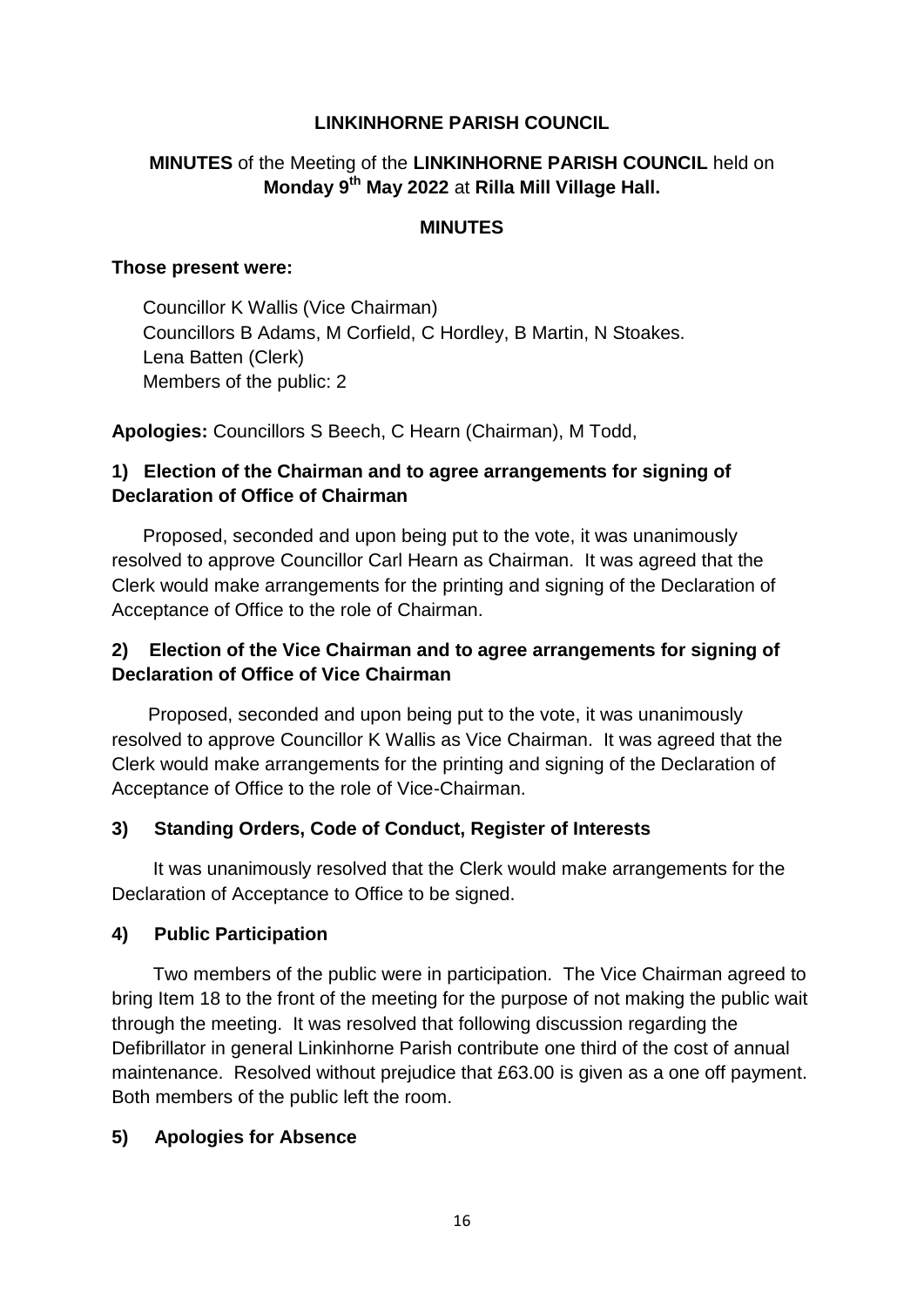Apologies for absence had been received from Councillor C Hearn (Chairman) Councillors S Beech, M Todd.

# **6) Code of Conduct**

- *i*) To receive declarations none
- ii) To grant dispensations none

## **7) Confirmation of Minutes**

Resolved that subject to the amendment of Minute 14 to remove the 's' from public conveniences the minutes are confirmed as a correct record and signed by the Chairman.

## **8) Reports from and matters of concern to**

i) Cornwall Councillor Sharon Daw – The Cornwall Councillor for the Division was not in attendance.

 ii) Reports from Councillors – Councillor D Lobban handed in his resignation. The Chairman and Councillors thanked him for all his work during his time as Councillor.

# **9) To review / approve any changes to the scheme of delegation**

 Resolved that the suggested wording remain – That the Council delegates authority to the Clerk in consultation with the Chairman and Vice Chairman to take any actions necessary with associated expenditure to protect the interests of the community and ensure Council business continuity, informed by consultation with members of the Council. The scheme of delegation will be reviewed no later than September 2022.

## **10) Finance**

a) Cash Flow of Accounts –

 Resolved that the bank reconciliation/cash book statement be confirmed as an accurate account, and be signed by the Vice Chairman.

b) Payments –

Resolved that the following payments be approved

i) £8.66 (npower) Public conveniences Upton Cross

ii) £20.00 (Room booking for Parish Council Meeting) Linkinhorne Parish Hall

iii) £31.60 (Ink cartridges) Paid to the Clerk

iv) £197.40 (ROSPA annual inspections for both parks)

v) £71.94 (Zoom annual subscription)

vi) Salary / Pension for Melanie Kilby

vii) Salary / Pension for Lena Batten

c) Receipts –

i) £14,560.09 (Cornwall Council Precept half yearly)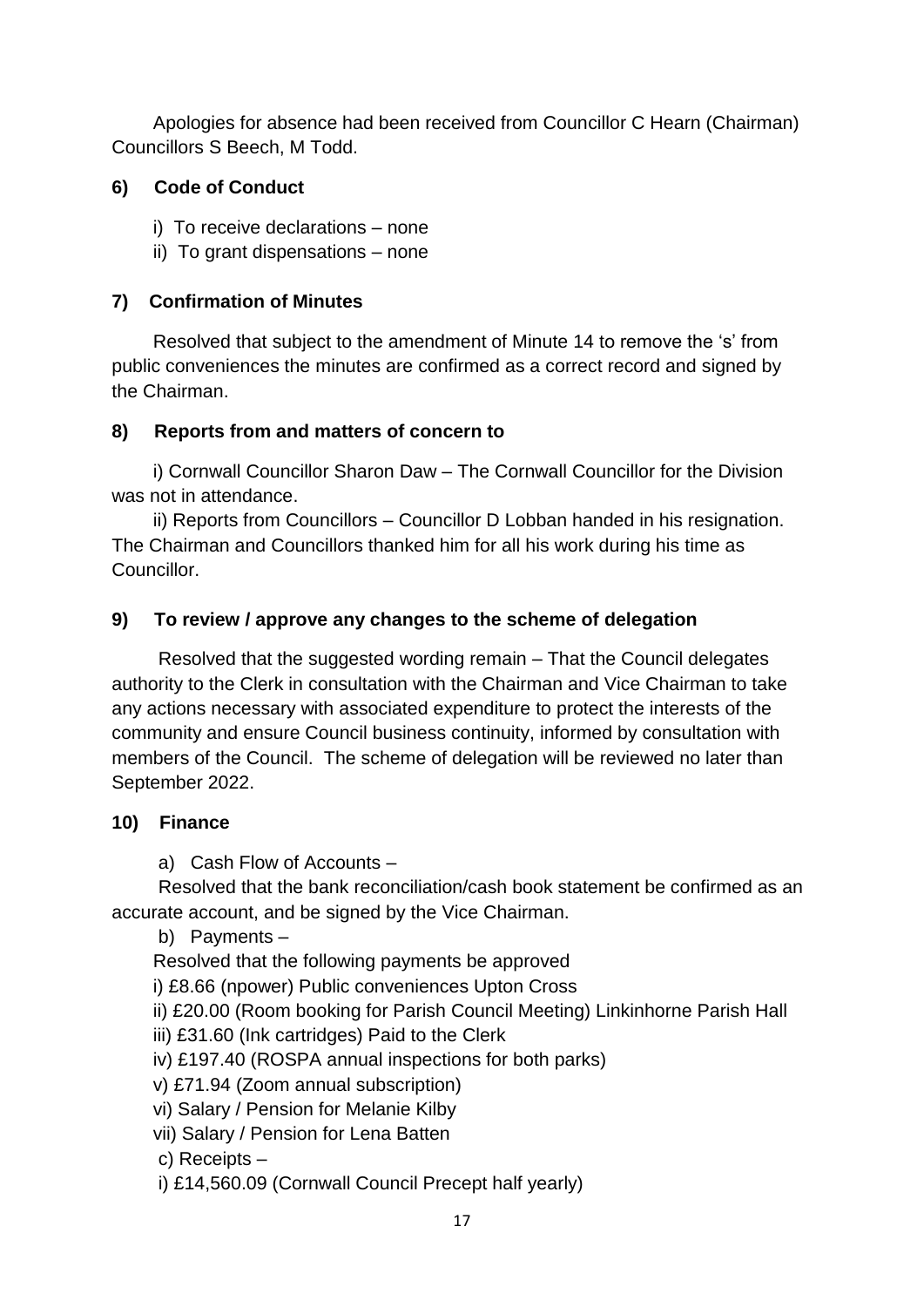ii) £1,500 (Local Maintenance Pathway funding)

# **11) Planning**

i) Applications – None

 ii) Decisions - Decisions received from the Local Planning Authority were listed on the Agenda.

# **12) Play areas**

i) Jubilee Field

A repair has taken place to the entrance gate from the car park into the park by Councillor Todd and Councillor Corfield to ensure the gate is safe until new gate posts can be fitted alongside a potential new fence being fitting adjacent to the car park and the park. Clerk to liaise with Linkinhorne Parish Hall. ROSPA annual inspection has identified general low risk repairs that should be done in the park including the bushes on the swings and uneven ground under the swings and at the bottom of the slide. Clerk to contact the contractors who fitted the play equipment in the first instance and obtain a quote for general repairs. Clerk to place item on the next agenda to discuss the option of further tenders for the work to be completed.

ii) Parsons Meadow

A Grant application was made in March 2022. The Clerk was asked to obtain more information in relation to how the monies would be spent which confirmed that monies are to support the costs of cutting of the grass at Parsons Meadow. Resolved that £400 be given to Rilla Mill Village Hall.

iii) Rota for inspections

Rota for weekly inspections has now been completed until October 2022. All reports following inspection to be passed back to the Clerk please. Resolved that the Clerk is to contact Cormac and request that they trim more regularly around the legs of the play equipment to ensure the wood is kept as free as possible from damp conditions.

# **13) Public conveniences**

i) Minions / Upton Cross

Resolved that a 5.5 percent increase for 2022-2023 in the cleaning of Minions and Upton Cross public conveniences be accepted.

ii) Minions

Resolved that Minions public conveniences be placed on June's Agenda as a major item to discuss. Risk assessment has been completed omitting the emergency pull cord. It cannot currently be confirmed who is responsible for the emergency pull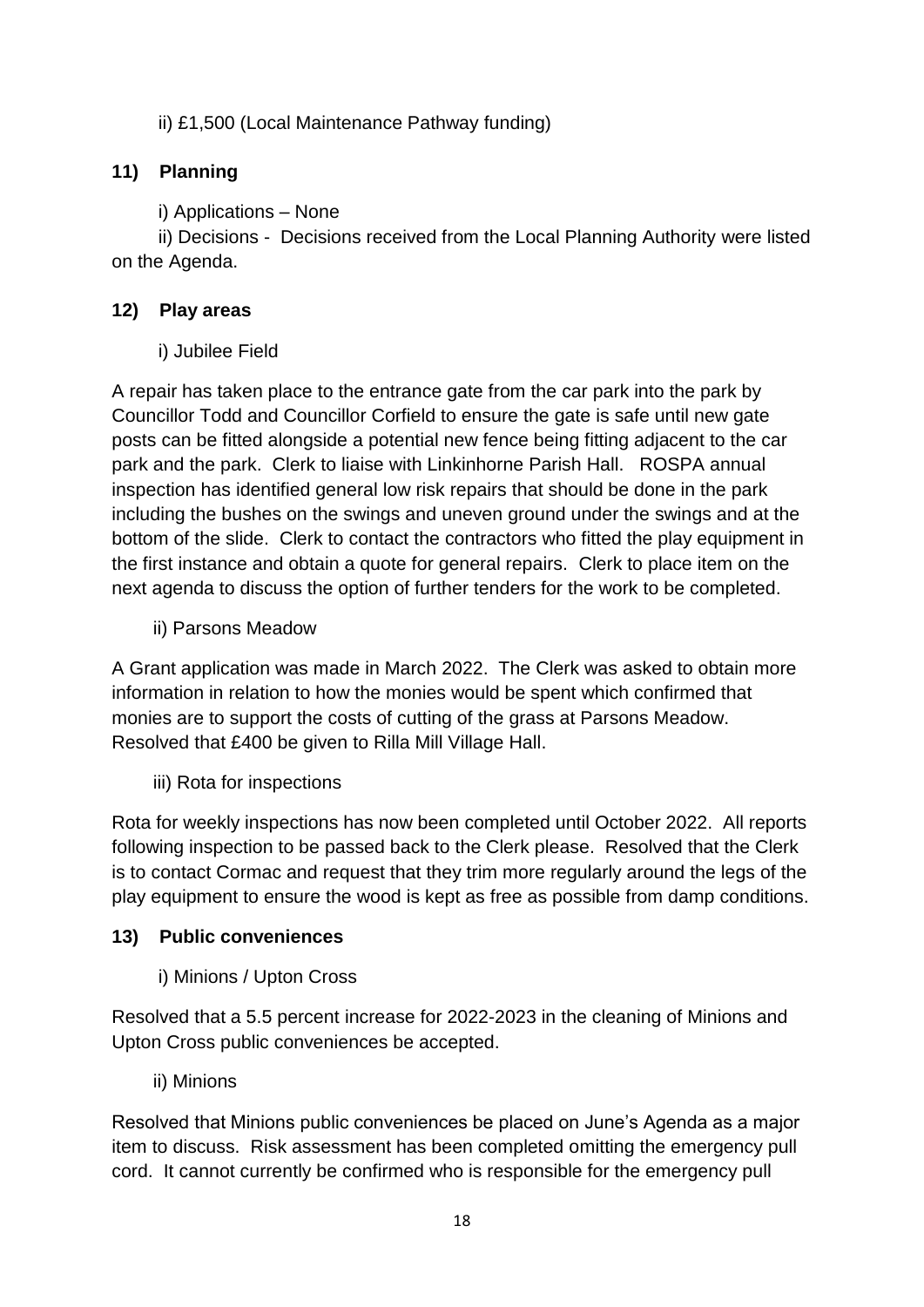cord and how often this is maintained. Clerk to establish who has responsibility for this. Building is in a poor state of repair and requires work to the outside to include removal and replacement guttering and fascia boards. Coin mechanism is still not fixed and healthmatic will not do this. Electrical testing is due in June 2022.

iii) Upton Cross

Reference was made to the fact that the risk assessment fails to include the emergency pull cord and it is not currently clear who is responsible for this. Clerk has contacted Linkinhorne Parish Hall to confirm. The Hall check the emergency light monthly.

# **14) Tree Planting**

The Vice Chair read the report from the tree warden stating ""All locations mentioned are based on standing with your back to the parish hall looking down the length of the field. a) Halfway down the left hand side there is a Silver Birch that could benefit from a small reduction to match the adjacent Birch, thus making it safer over the footpath. b) From the far left hand corner right around to the far right hand corner the trees nearest to the footpath all have single substantial limbs over the footpath. I recommend having these crown lifted to the next limbs up thus making the path safer to pedestrians. c) Remove Medium Ash Tree from far right hand corner due to Ash Dieback, however the area is already well stocked and will only benefit the trees surrounding this one. d) Remove all lower level Elders. e) Investigate the ownership of the hedgerow on the right hand side including the x 2 Medium Ash Trees. Monitor these trees for Ash Dieback and possibly remove in 2023 if they do show signs as they are large canopies and could pose a risk to pedestrians using the footpath. f) Also possibly consider having the right hand hedge laid, I would suggest as a community involved project led by a professional. g) Plant x 2 Oak trees Including Darley Oak cutting in the already existing gaps we discussed. x 1 in the bottom left corner and the other centrally at the far end. I would also suggest having the far end bramble and scrub strimmed down at the end of the summer 2022 to allow the newly planted Oaks a change to establish without too much competition.

Additional to this the Council confirmed the wall adjacent to the road needs consideration. Resolved that the Clerk contact Highways to see what they are responsible for and obtain three quotes and process of work required to secure the wall from further deterioration, repair the collapsed area and removed any growth within the wall. Resolved that the Clerk establish who owns the wall.

# **15) Properties at Primrose Vale**

Resolved that this item be removed from the Agenda.

# **16) Burial ground post**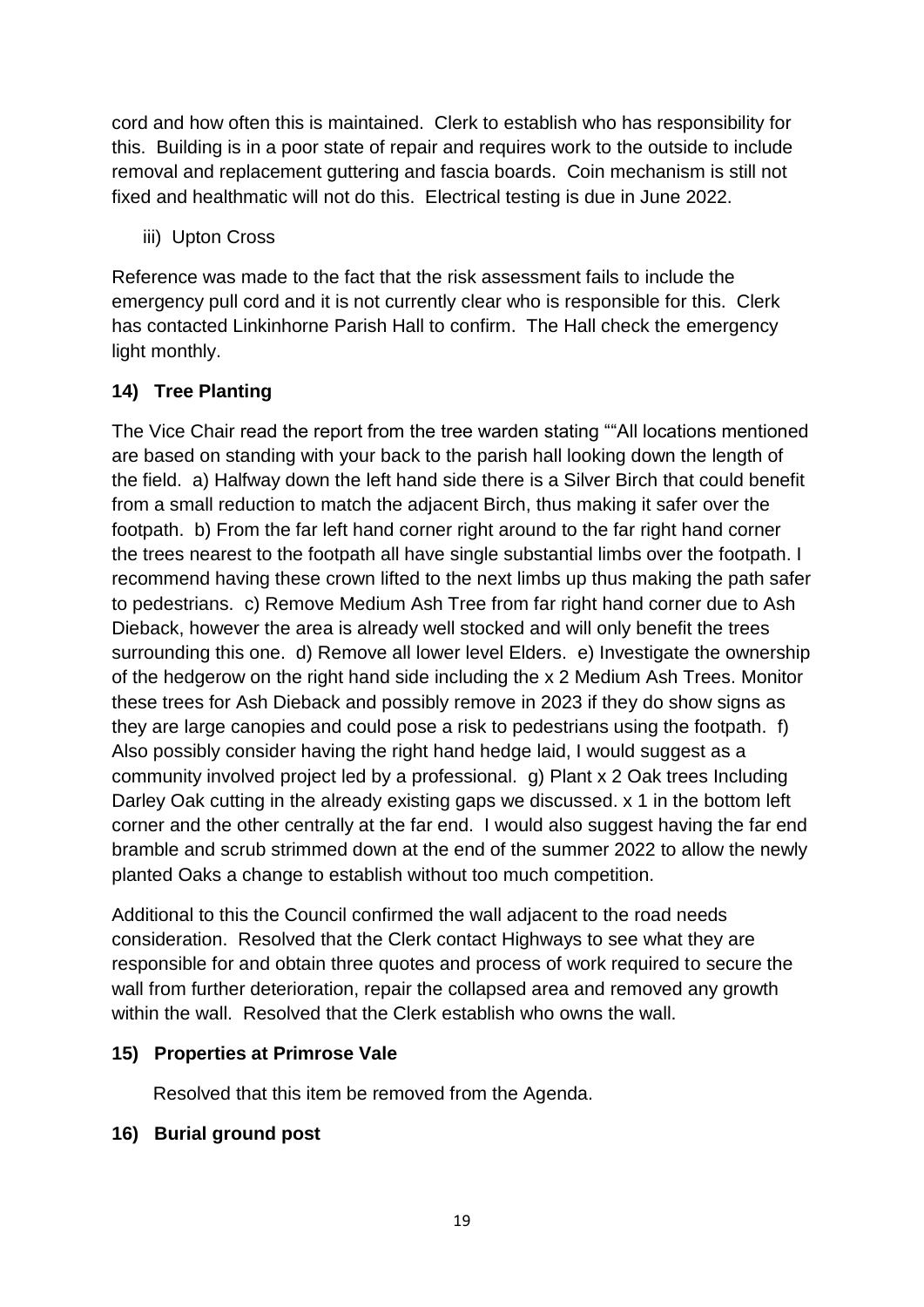It was proposed that as the Clerk is struggling to identify somebody to quote for the renewal of the post adjoining the gate into the burial ground, further enquires be made. Item is to be listed on the next Agenda for further consideration.

#### **17) Discuss Highway projects**

 Traffic pinch spot remains a concern. It was proposed that when the Community Link Officer wants to meet at the spot, Councillor C Hearn, Chairman and Councillor K Wallis, Vice Chairman, also be invited.

#### **18) Defibrillator at Bray Shop**

Discussed during item 4 public participation.

#### **19) Allotments**

 Resolved that Linkinhorne Parish Council will contribute £200.00 plus VAT towards the lane leading to the allotments and also to list renewal of contract regarding maintenance to the access to allotment site on Agenda for June 2022.

## **20) Formally approve Calendar of 2022-2023 meetings.**

Approved.

## **21) Jubilee Beacon**

On Thursday 2<sup>nd</sup> June 2022 the Jubilee Beacon will be lit in Lower Rillaton Farm Field Volunteers are requested to attend, risk assessment is in place. A first aider is required to be on site for insurance purposes. It was resolved that Councillor Corfield will see if he can identify a local paramedic in the area. The Clerk will contact St John's Ambulance to see if they can assist. The children of Upton Cross Primary School are being asked to design pictures to advertise. It was resolved that arrangements are in place however there are still things to do and volunteers would be very welcome.

## **22) Smaller Councils Policy Issues Consultation**

Resolved to defer until the next meeting.

#### **23) Election of member representatives**

Resolved to defer until the next meeting.

#### **24) Correspondence**

The Council received and noted the correspondence received as otherwise listed in detail on the Agenda.

Document Date Document Title Document Summary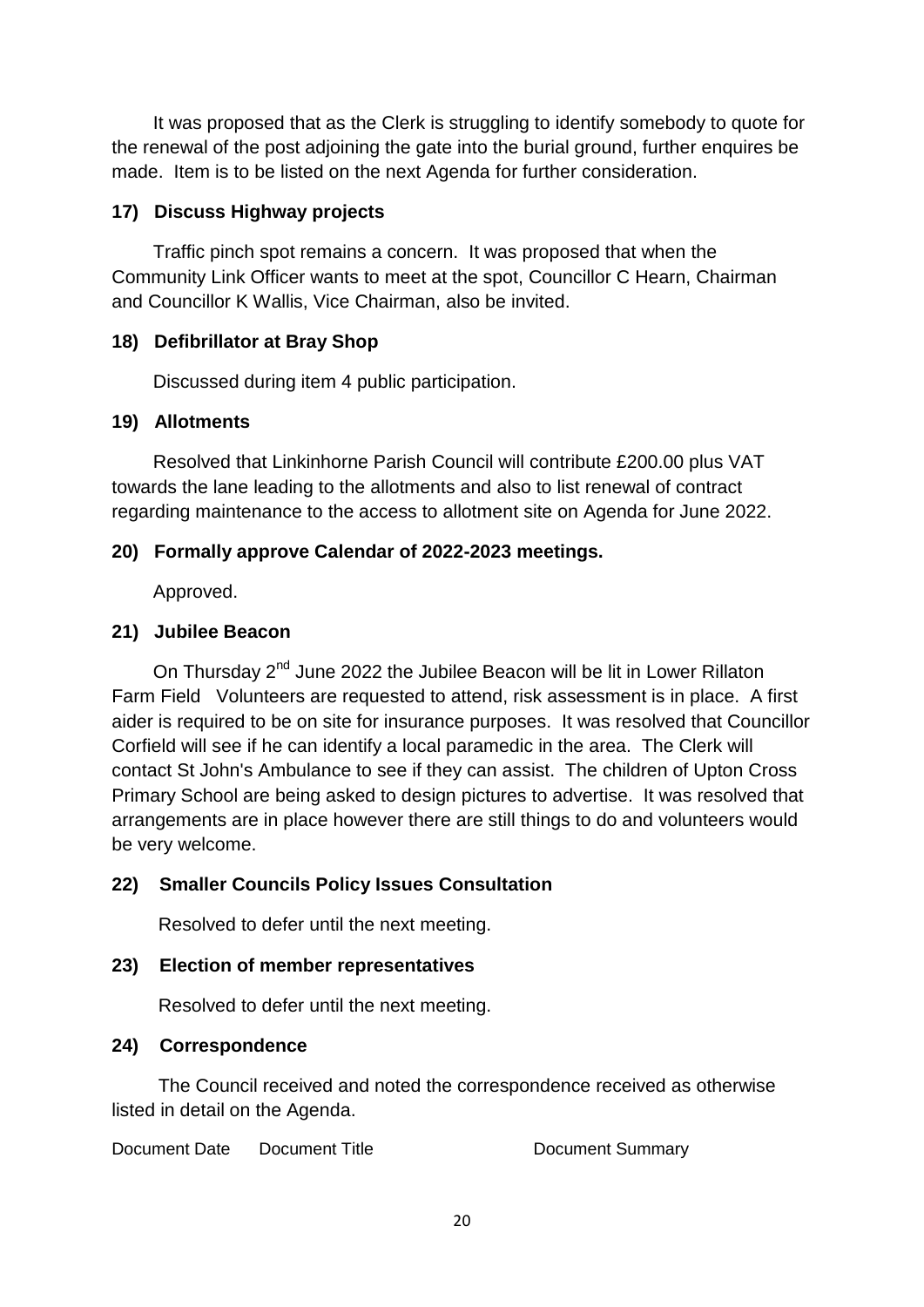| 11/04/2022* | <b>Parish Council New Letter</b> | Monthly new letter                                                        |
|-------------|----------------------------------|---------------------------------------------------------------------------|
| 13/04/2022* | The Rural Bulletin               | Latest rural news and analysis                                            |
| 13/04/2022* | <b>Cornwall Streetworks Team</b> | Speed restriction Order B3257                                             |
| 20/04/2022* | <b>NALC</b>                      | Direct funding survey                                                     |
| 20/04/2022* | The Rural Bulletin               | Roundup of existing publications                                          |
| 20/04/2022* | Cormac                           | Listing for price increases                                               |
| 23/04/2022* | <b>NALC</b>                      | Chief executive bulletin                                                  |
| 23/04/2022* | <b>Homes for Cornwall Event</b>  | Regarding homes for Cornwall                                              |
| 26/04/2022* |                                  | Poor Service from Cornwall Council Affordable and fair housing allocation |
| 26/04/2022* | The Rural Bulletin               | Latest rural news                                                         |
| 26/04/2022* | <b>NALC</b>                      | Issues committee to address                                               |
| 26/04/2022* | <b>ROSPA</b>                     | Annual inspections                                                        |
| 29/04/2022* | Proposed drainage works          | Highway improvement scheme                                                |
| 29/04/2022* | <b>Homes for Cornwall</b>        | Events of interest to local councils                                      |
| 02/05/2022* | The Rural Bulletin               | Reports of daily news                                                     |
| 02/05/2022* | <b>NALC</b>                      | Chief executive bulletin                                                  |

\* sent by email

Decisions and notifications received from Cornwall Council Planning and **Regeneration** 

Decisions:

PA22/01144 APPROVED Applicant: Mrs Georgina Bedford Location: Rosevale Cottage Darley Cornwall PL14 5AS Proposal: First floor on top of existing side extension to create a second bedroom, with side window.

PA22/01780 Decided not to make a TPO (TCA apps) Applicant: Mr Mark Davy Location: Bruffs Rilla Mill Callington Cornwall PL17 7NT Proposal: Works to trees in a conservation area, works to include the lowering of height of the hedge to roughly 6ft in height, the hedgerow contains 10 Conifer trees in poor maintained condition.

PA22/00742/PREAPP Closed - advice given Applicant: Location: Lynher House Rilla Mill Callington Cornwall PL17 7NT Proposal: Exception notice for the dismantle of tree with decaying pocket of basal rot due to a historical adjoining stem removal/failure.

PA22/02108 The Coach House Darley Liskeard Cornwall PL14 5FH Householder application for proposed bedroom and living room extension – approved.

PA22/02936 The Old Dry Minions Liskeard Cornwall PL14 5LJ Works to trees in a conservation area (CA), works include fell 8 Pinus Contorta on western side of garden. Decided not to make a TPO.

PA22/02987 1 Higher Stanbear Terrace Henwood Liskeard Cornwall PL14 5BH Non-material amendment (NMA1) for proposed end gable wall clad with natural slate, windows altered to provided enhanced natural light and ventilation levels to